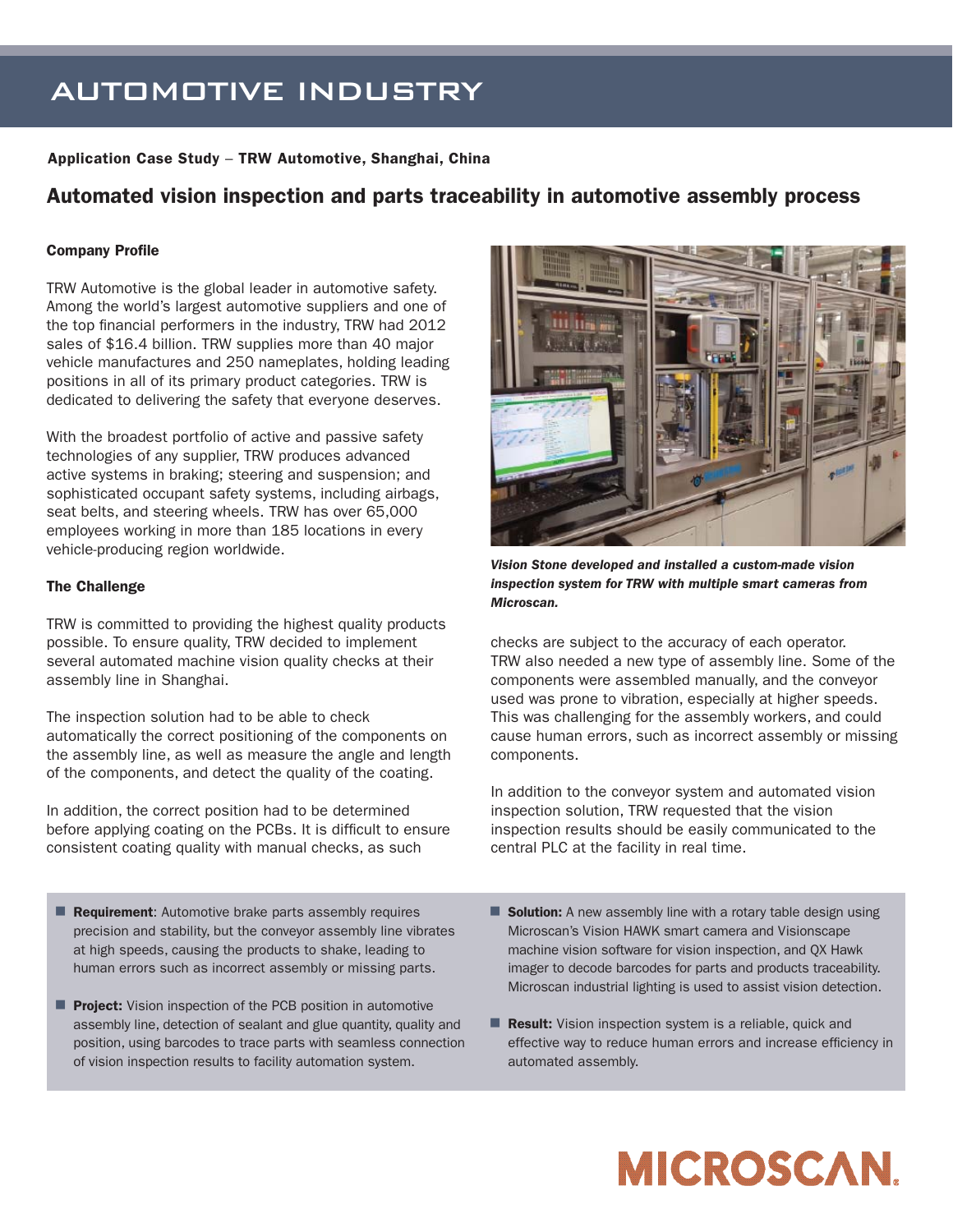#### **The Solution**

Vision Stone, a Shanghai-based industrial automation expert and Microscan partner, provided a customized machine vision and automation solution to address the broad range of customer requirements.

In line with TRW's needs for automated vision inspection, barcode traceability and easy connectivity, Vision Stone developed a system featuring several Microscan Vision HAWK smart cameras, as well as QX Hawk industrial imagers.

Microscan's advanced machine vision software platform Visionscape® provides a full set of vision tools, and it is easy to connect to a PLC or other industrial control systems. Various image processing tools such as image rotation and warping, grayscale morphology, as well as calibrated dimensional measurement tools were deployed in the automated inspection and assembly process.

Vision Stone's software engineers used Microscan Link to connect the Vision HAWK to the PLC or PC. This allows easy output of the inspection data to an Allen Bradley PLC. They also used the Mask Tool to shield the parts that do not need to be inspected, which helps to eliminate rejection due to false negatives.

Integrated with PLC and PC software, the Visionscape platform enables Vision Stone's application engineers to realize high-performance vision inspection without additional cables, as the smart cameras only need one power cable and one Ethernet cable. Vision Stone also utilized barcode imagers from Microscan for parts traceability on the vision inspection system.

#### **Systems Implementation**

Vision Stone installed the new assembly line at TRW, consisting of two rotary tables. One of the tables is used for components assembly, while the second table combines the cover plate with the correct housing once all the components are assembled. The new design makes efficient use of robotic arms to save space, while being easy to maintain. The operators simply need to place the parts onto the assembly line and pick up the complete products after assembly.

In the assembly process, five feeders transport five different components to be processed. The QX Hawk industrial imager reads the code on the housing, and three robotic arms are used to place the components into the housing. The machine vision system then checks the quality and makes sure that the product is assembled correctly.



*Microscan's Vision HAWK is integrated into a robot arm for vision inspection on the assembly line.*

It checks that there are no air bubbles in the glue used for sealing to ensure coating integrity, before the products go into the oven.

In addition to making sure that the individual components are inserted into their correct positions, the vision system checks the solder position, the sealant and cooling gel position, and gel coverage rate on the cover. The cooling gel coverage is vital as too little of it will cause the parts to become too hot, and too much gel will affect the appearance. The components are also inspected to test for polarity, positioning or damage. The solder inspection is very important because if the stitch is even slightly bent, the product will be scrapped. Machine vision inspection of the sealant and cooling gel position will enable automated rejection of incorrect parts, without having to stop the assembly line.

Six Vision HAWK smart cameras and two QX Hawk imagers are integrated in the system together with Microscan's NERLITE® HI-BRITE industrial lighting. Lighting is critical in machine vision applications, as it allows the vision cameras to "see" the part or mark.